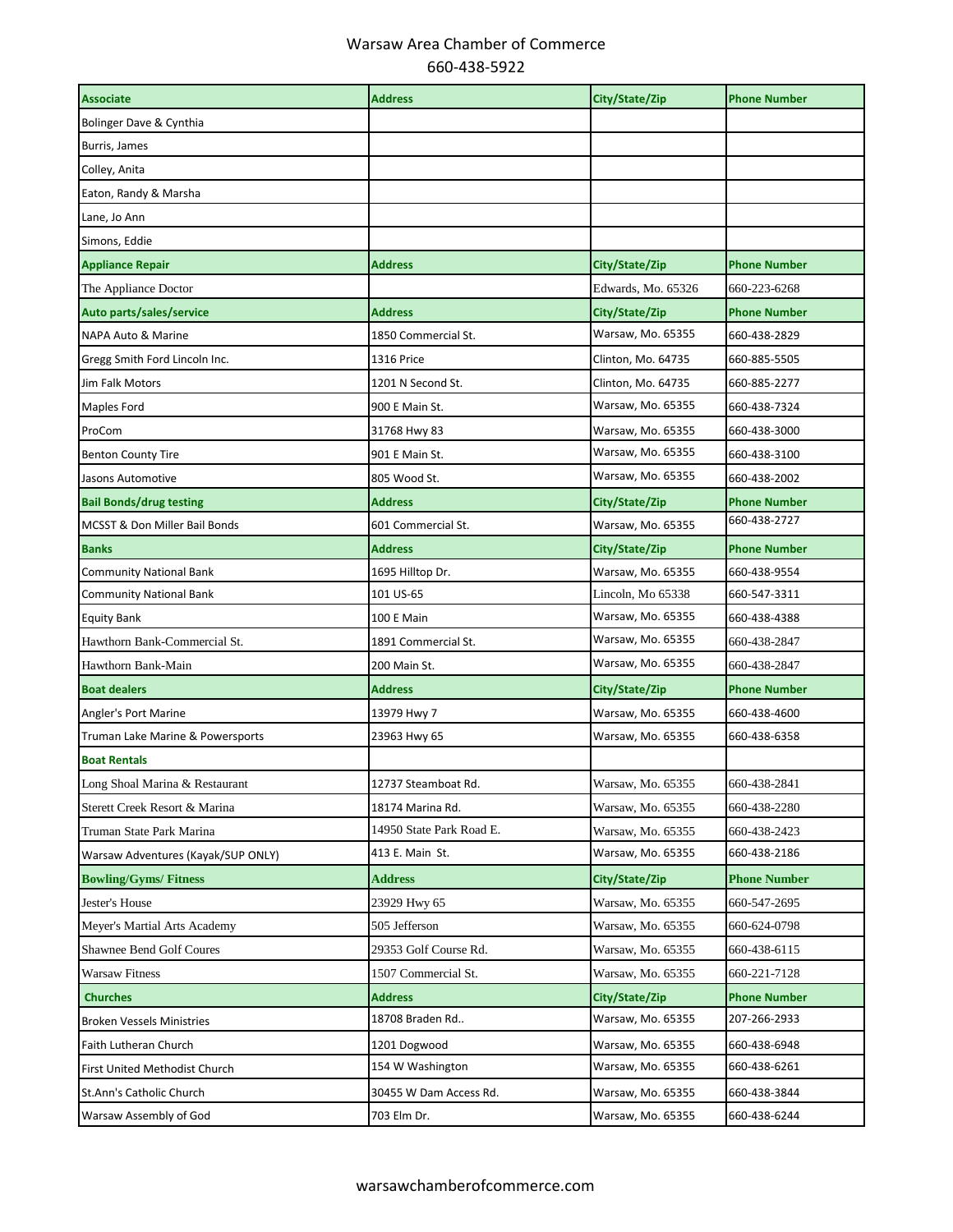| <b>Churches</b>                              | <b>Address</b>           | City/State/Zip    | <b>Phone Number</b> |
|----------------------------------------------|--------------------------|-------------------|---------------------|
| Warsaw Bible Church                          | 16155 Waggoner Rd.       | Warsaw, Mo. 65355 | 660-438-9539        |
| Warsaw Christian Church                      | 320 State St.            | Warsaw, Mo. 65355 | 660-438-5312        |
| Warsaw First Baptist Church                  | 305 W Jefferson St.      | Warsaw, Mo. 65355 | 660-438-6161        |
| <b>Community Organizations</b>               | <b>Address</b>           | City/State/Zip    | Phone Number        |
| Child Safe of Central Missouri               | 16155 Waggoner Rd.       | Warsaw, Mo. 65355 | 660-438-9539        |
| <b>Benton County Elks</b>                    | 33495 Hwy MM             | Warsaw, Mo. 65355 | 660-438-9498        |
| <b>Benton County Historical Society</b>      | 1660 Hilltop Dr.         | Warsaw, Mo. 65355 | 660-438-2304        |
| Boy Scouts Troop 34                          | 154 W Washington         | Warsaw, Mo. 65355 | 660-723-0438        |
| <b>Family Resource Center</b>                | 1651 Commercial St.      | Warsaw, Mo. 65355 | 660-223-1867        |
| Friends of Benton County Sheriff's Office    | 27214 Hwy OO             | Warsaw, Mo. 65355 | 417-967-6626        |
| Hope 5 One                                   |                          | Warsaw, Mo. 65355 | 660-428-6002        |
| Kaysinger Bluff Pioneer Heritage Association | 29027 Visitor Center Rd. | Warsaw, Mo. 65355 | 816-805-2836        |
| Knights of Columbus                          | 31687 Hwy 83             | Warsaw, Mo. 65355 | 660-287-0197        |
| Shawnee Lodge #653                           | 425 Benton St.           | Warsaw, Mo. 65355 | 660-723-2536        |
| <b>Stepping Stones Gardening Club</b>        |                          | Warsaw, Mo. 65355 | 660-428-5160        |
| The Salvation Army                           |                          | Warsaw, Mo. 65355 | 660-223-8063        |
| Warm House                                   | 100 E. Long View Terrace | Warsaw, Mo. 65355 | 660-438-5633        |
| Warsaw Athletic Booster Club                 |                          | Warsaw, Mo. 65355 | n/a                 |
| Warsaw Jubilee Days                          |                          | Warsaw, Mo. 65355 | 660-287-3302        |
| Warsaw Lion's Club                           |                          | Warsaw, Mo. 65355 | 816-916-5649        |
| Warsaw Shrine Club                           |                          | Warsaw, Mo. 65355 | 660-438-0222        |
|                                              |                          |                   |                     |
| <b>Construction &amp; Services</b>           | <b>Address</b>           | City/State/Zip    | <b>Phone Number</b> |
| <b>Cabinets and countertops</b>              |                          |                   |                     |
| Stone Age Marble & Granite                   | 329 Seminary             | Warsaw, Mo. 65355 | 660-373-0999        |
| <b>Concrete</b>                              |                          |                   |                     |
| Cody's Concrete & FlatWork                   |                          | Warsaw, Mo. 65355 | 660-723-4416        |
| Fischer Concrete/Warsaw Ready Mix            |                          | Warsaw, Mo. 65355 | 660-438-9400        |
| <b>Electric Plumbing</b>                     |                          |                   |                     |
| Advantage 1 Electric                         |                          | Warsaw, Mo. 65355 | 660-723-0327        |
| D&M Plumbing                                 |                          | Warsaw, Mo. 65355 | 660-747-7808        |
| H&C Plumbing & Electrical                    |                          | Warsaw, Mo. 65355 | 660-596-1467        |
| <b>Heat and air conditioning</b>             |                          |                   |                     |
| All American Heating and cooling             | 1045 Main St.            | Warsaw, Mo. 65355 | 660-438-3660        |
| ProTech Heat-Cool LLC                        |                          | Warsaw, Mo. 65355 | 660-717-3700        |
| <b>Home Improvement</b>                      |                          |                   |                     |
| <b>Attaboy Guttering and Metal Roofs</b>     | 1048 Hazel St.           | Warsaw, Mo. 65355 | 660-723-5840        |
| Duane Dunkin Construction                    |                          | Warsaw, Mo. 65355 | 660-221-7889        |
| Lawrance Pollard Construction                |                          | Warsaw, Mo. 65355 | 816-616-7250        |
| Nailings Home Improvement                    |                          | Warsaw, Mo. 65355 | 660-438-2680        |
| <b>Rolling Perfection</b>                    |                          | Warsaw, Mo. 65355 | 417-288-9935        |
| <b>Steve's Guttering</b>                     | 31980 Hwy 83             | Warsaw, Mo. 65355 | 660-438-6381        |
|                                              |                          |                   |                     |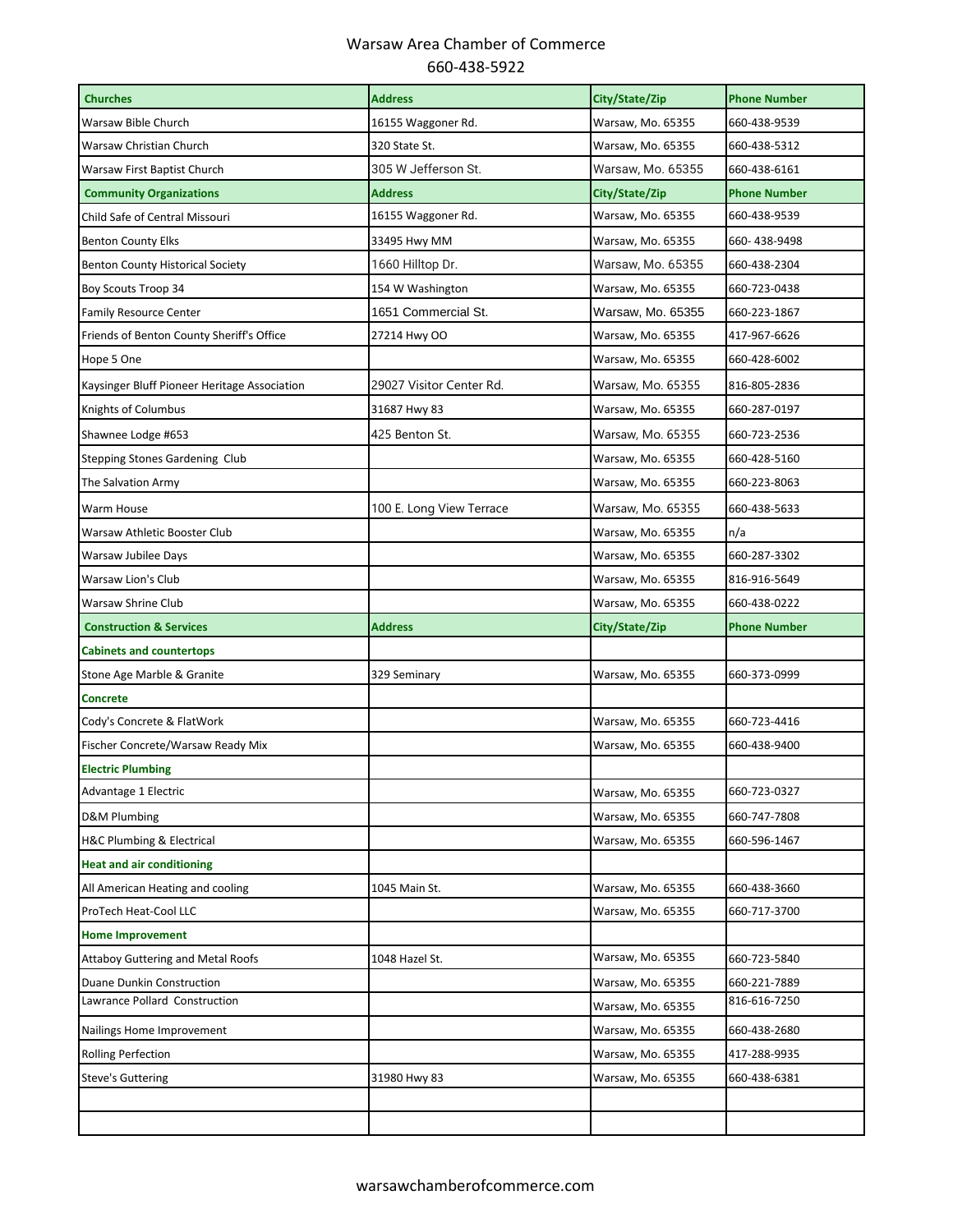| <b>Construction &amp; Services</b>              | <b>Address</b>              | City/State/Zip      | <b>Phone Number</b> |
|-------------------------------------------------|-----------------------------|---------------------|---------------------|
| <b>Modular homes</b>                            |                             |                     |                     |
| <b>Pitts Homes</b>                              | 29010 Old Hwy 65            | Warsaw, Mo. 65355   | 660-438-2505        |
|                                                 |                             |                     |                     |
| <b>Supplies/Tool Rental</b>                     |                             |                     |                     |
| <b>BA Supply</b>                                | 1662 Commercial St.         | Warsaw, Mo. 65355   | 660-438-5141        |
| Deer Creek Stone & Sand                         | 26520 Hwy AA                | Edwards, Mo. 65326  | 417-733-4301        |
| Eichler Home Improvement Center                 | 16870 Swinging Bridge Rd    | Warsaw, Mo. 65355   | 660-438-9373        |
| Golden Rule Lumber & Construction               | 19894 McDaniel Rd           | Warsaw, Mo. 65355   | 660-547-0223        |
| <b>Wells/Septic/Excavating</b>                  |                             |                     |                     |
| Allen Pump Service                              | 32571 Hwy MM                | Warsaw, Mo. 65355   | 660-438-7693        |
| Danny Roellig Backhoe Service                   | 33283 Hilty Ave.            | Warsaw, Mo. 65355   | 660-438-3002        |
| Dean L Yoder & Sons Excavating, LLC             | 33850 Yoder Ave.            | Warsaw, Mo. 65355   | 660-723-1135        |
| <b>Do-Rite Construction</b>                     | 17195 Hwy 65                | Lincoln, Mo. 65338  | 660-547-2627        |
| RNR Backhoe & Complete Septic LLC               | 29421 Woodhaven Rd          | Warsaw, Mo. 65355   | 417-998-9019        |
| Woodchuck Tree Service& Bull Dozing             |                             | Warsaw, Mo. 65355   | 573-789-6905        |
| <b>Convenience Store/ Bait&amp; Tackle</b>      | <b>Address</b>              | City/State/Zip      | <b>Phone Number</b> |
| Beth's Osage Mini Mart                          | 915 E Main St.              | Warsaw, Mo. 65355   | 660-438-0270        |
| Casey's                                         | 613 Main St.                | Warsaw, Mo. 65355   | 660-438-5138        |
| Cody's Bait & Tackle                            | 31046 Cold Springs Rd.      | Warsaw, Mo. 65355   | 660-723-5115        |
| <b>D&amp;P ICE LLC</b>                          | 935b Main St.               | Warsaw, Mo. 65355   | 573-345-4593        |
| T n J's Back Road Bait                          | 19155 Blake Rd              | Warsaw, Mo. 65355   | 660-251-1476        |
| <b>Dog Grooming/ Training/Supplies</b>          | <b>Address</b>              | City/State/Zip      | <b>Phone Number</b> |
| The Yuppy Puppy                                 | 185 Main St.                | Warsaw, Mo. 65355   | 660-428-2438        |
| Twin Lakes K-9 Academy                          | 12049 Hwy 7                 | Deepwater Mo. 64740 | 660-438-2385        |
| <b>Education, Library, Government</b>           | <b>Address</b>              | City/State/Zip      | <b>Phone Number</b> |
| Benton County Economic Development              | 181 Harrison St.            | Warsaw, Mo. 65355   | 660-492-3402        |
| <b>Boonslick Regional Library</b>               | 102 E Jackson               | Warsaw, Mo. 65355   | 660-438-5211        |
| City of Warsaw                                  | 201 Main St.                | Warsaw, Mo. 65355   | 660-438-5522        |
| Harry S Truman Project Office CORP of Engineers | 15968 Truman Dam Acces Road | Warsaw, Mo. 65355   | 660-438-7313        |
| Lost Valley Hatchery                            | 28232 Hatchery Ave          | Warsaw, Mo. 65355   | 660-438-4465        |
| <b>State Fair Community College</b>             | 3201 W 16th St.             | Sedalia, Mo. 65301  | 660-596-7223        |
| Warsaw R-IX School District                     | 220363 Lane of Champions    | Warsaw, Mo. 65355   | 660-438-7120        |
| <b>Financial/ Tax Service</b>                   | <b>Address</b>              | City/State/Zip      | <b>Phone Number</b> |
| Edward Jones-Caswell                            | 1620 Commercial St.         | Warsaw, Mo. 65355   | 660-438-2642        |
| Fortress Wealth Advisors                        | 1621 Commercial St.         | Warsaw, Mo. 65355   | 660-383-9099        |
| H & R Block                                     | 1878 Commercial St.         | Warsaw, Mo. 65355   | 660-438-6622        |
| Johnson Tax Service                             | 201 Hwy 65 S.               | Lincoln, Mo. 65338  | 660-547-3332        |
| <b>Secure Retirement Planners</b>               | 1300 Commercial St.         | Warsaw, Mo. 65355   | 660-438-6056        |
| Tracy Spry & Associates CPA P.C.                | 304 W Main St.              | Warsaw, Mo. 65355   | 660-438-7992        |
| World Finance Group                             | 187 Main St.                | Warsaw, Mo. 65355   | 660-428-1293        |
| <b>Fireplace and Chimney</b>                    | <b>Address</b>              | City/State/Zip      | <b>Phone Number</b> |
| Ozark Chimney & Fireplace                       | 420 Commercial St.          | Warsaw, Mo. 65355   | 660-438-7734        |
|                                                 |                             |                     |                     |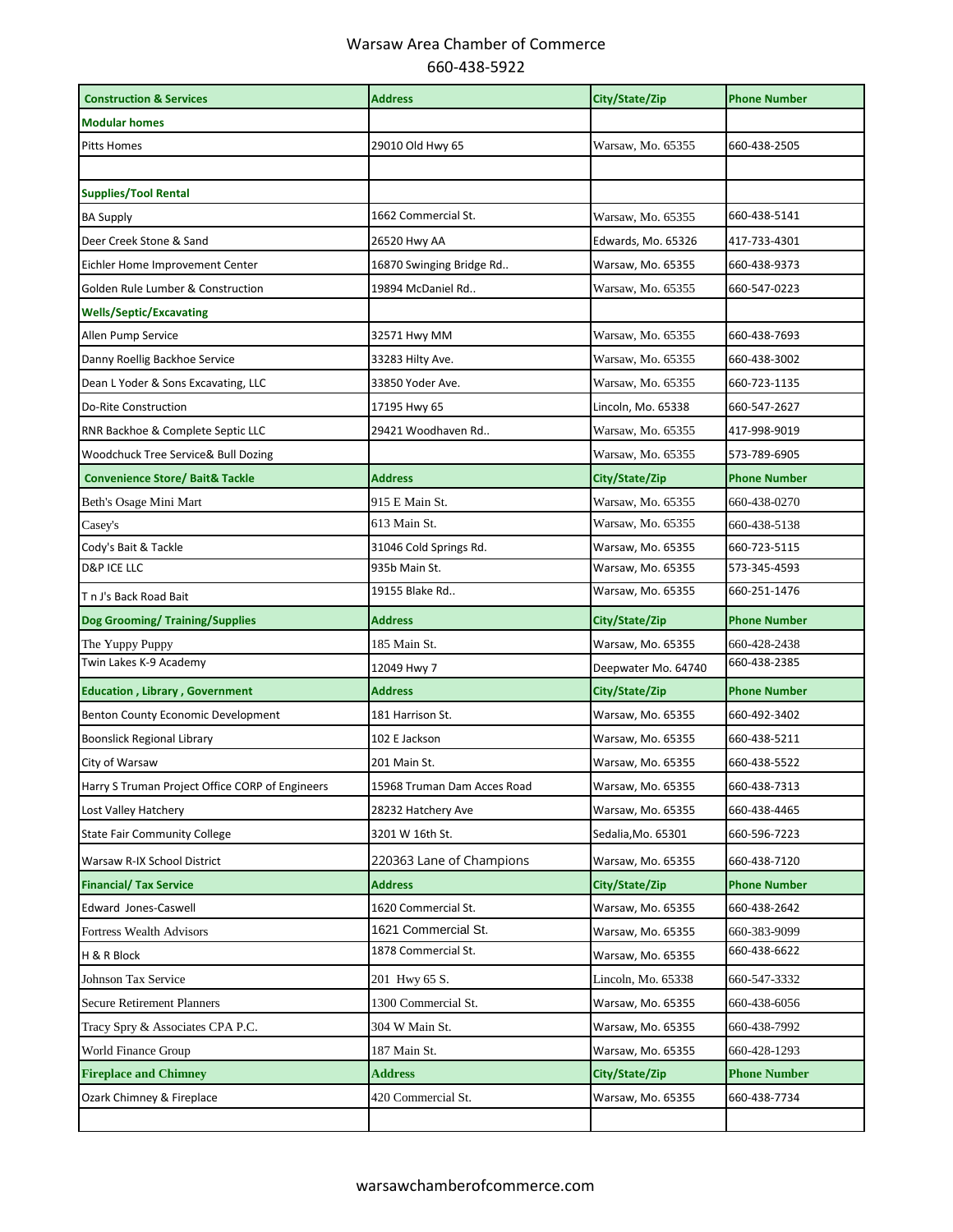| <b>Fireworks sales</b>                      | <b>Address</b>              | City/State/Zip       | <b>Phone Number</b> |
|---------------------------------------------|-----------------------------|----------------------|---------------------|
| Kovac Fireworks                             | 31487 Hwy 83                | Warsaw, Mo. 65355    | 660-438-7778        |
| <b>Flower shops</b>                         | <b>Address</b>              | City/State/Zip       | <b>Phone Number</b> |
| Warsaw Flower Shop                          | 420 Commercial St.          | Warsaw, Mo. 65355    | 660-438-5731        |
| <b>Funeral Homes</b>                        | <b>Address</b>              | City/State/Zip       | <b>Phone Number</b> |
| <b>Reser Funeral Home</b>                   | 101 Main St.                | Warsaw, Mo. 65355    | 660-438-5151        |
| <b>Furniture</b>                            | <b>Address</b>              | City/State/Zip       | <b>Phone Number</b> |
| Lakeside Sales                              | 19485 Warsaw Ave            | Warsaw, Mo. 65355    | 660-553-1877        |
| <b>Lightning Spirit</b>                     | 303 Seminary Rd. #5         | Warsaw, Mo. 65355    | 321-394-5200        |
| The Woodshed                                | 13913 Hwy 7                 | Warsaw, Mo. 65355    | 660-438-8705        |
| <b>Gunstocks</b>                            | <b>Address</b>              | City/State/Zip       | <b>Phone Number</b> |
| Show-Me Gunstocks                           | 19557 Quail Ridge Rd.       | Warsaw, Mo. 65355    | 660-438-4568        |
| <b>Hair salons</b>                          | <b>Address</b>              | City/State/Zip       | <b>Phone Number</b> |
| <b>HAIR</b>                                 | 28779 Ceder Hill Loop       | Warsaw, Mo. 65355    | 816-419-9459        |
| The Look Salon                              | 420 Commercial St.          | Warsaw, Mo. 65355    | 660-438-9050        |
| <b>Health and Wellness</b>                  | <b>Address</b>              | City/State/Zip       | <b>Phone Number</b> |
| Benton County Health Department             | 1238 Commercial St.         | Warsaw, Mo. 65355    | 660-438-2876        |
| Remember to dream Therapeutic Riding Center | 25388 Hwy 52                | Cole Camp, Mo. 65325 | 660-287-3781        |
| Vollara Activepure                          | 2925 W Cordelia             | Tampa, Fl. 33607     | 660-635-0805        |
| <b>Insurance</b>                            | <b>Address</b>              | City/State/Zip       | <b>Phone Number</b> |
| American Family Insurance Jeanette Limback  | 1894 E Main St.             | Warsaw, Mo. 65355    | 660-438-7714        |
| <b>CFM</b> Insurance                        | 1202 SE 1st St              | Concordia, Mo. 64020 | 660-463-2223        |
| Fajen Insurance                             | 601 Commercial St. Suite 1  | Warsaw, Mo. 65355    | 660-438-3800        |
| Farmers Insurance Shawn Poyser              | 1650 Commercial St. Suite A | Warsaw, Mo. 65355    | 660-438-8898        |
| Fortress Insurance                          | 1110 E. Ohio St.            | Clinton, Mo. 64735   | 660-525-9261        |
| Mike Keith Insurance                        | 103 W Franklin St.          | Clinton Mo. 64735    | 660-885-5582        |
| Mill's & Sons Inc                           | 212 Commercial St.          | Warsaw, Mo. 65355    | 660-438-7379        |
| Missouri Farm Bureau Insururance            | 177 W Main St.              | Warsaw, Mo. 65355    | 660-438-9037        |
| State Farm-Brodersen                        | 1605 Sunchase Dr.           | Warsaw, Mo. 65355    | 660-438-7472        |
| <b>Legal</b>                                | <b>Address</b>              | City/State/Zip       | <b>Phone Number</b> |
| Kjar Law Office, PC                         | 220 W Main St.              | Warsaw, Mo. 65355    | 660-438-7102        |
| Mosley Law Office                           | 601 Commercial St. Suite #3 | Warsaw, Mo. 65355    | 660-530-0103        |
| <b>License Bureau</b>                       | <b>Address</b>              | City/State/Zip       | <b>Phone Number</b> |
| <b>Benton County Licence Office</b>         | 237 Main St.                | Warsaw, Mo. 65355    | 660-438-0025        |
| <b>Liquor Store</b>                         | <b>Address</b>              | City/State/Zip       | <b>Phone Number</b> |
| <b>Main Street Spirits</b>                  | 1027 E Main                 | Warsaw, Mo 65355     | 660-438-2323        |
| <b>Lodging</b>                              | <b>Address</b>              | City/State/Zip       | <b>Phone Number</b> |
| <b>Cabins</b>                               |                             |                      |                     |
| Cabin in the Woods                          | 15987 Genesis Trail Dr.     | Warsaw, Mo. 65355    | 660-438-5591        |
| Hidden Oaks Ranch                           | 20918 Doe Trail             | Warsaw, Mo. 65355    | 660-723-6400        |
| Parkside Cabin                              | 29030 State Hwy UU          | Warsaw, Mo. 65355    | 660-723-5245        |
| R&C Adventures                              | 12049 Hwy 7                 | Warsaw, Mo. 65355    | 660-438-5933        |
|                                             |                             |                      |                     |
|                                             |                             |                      |                     |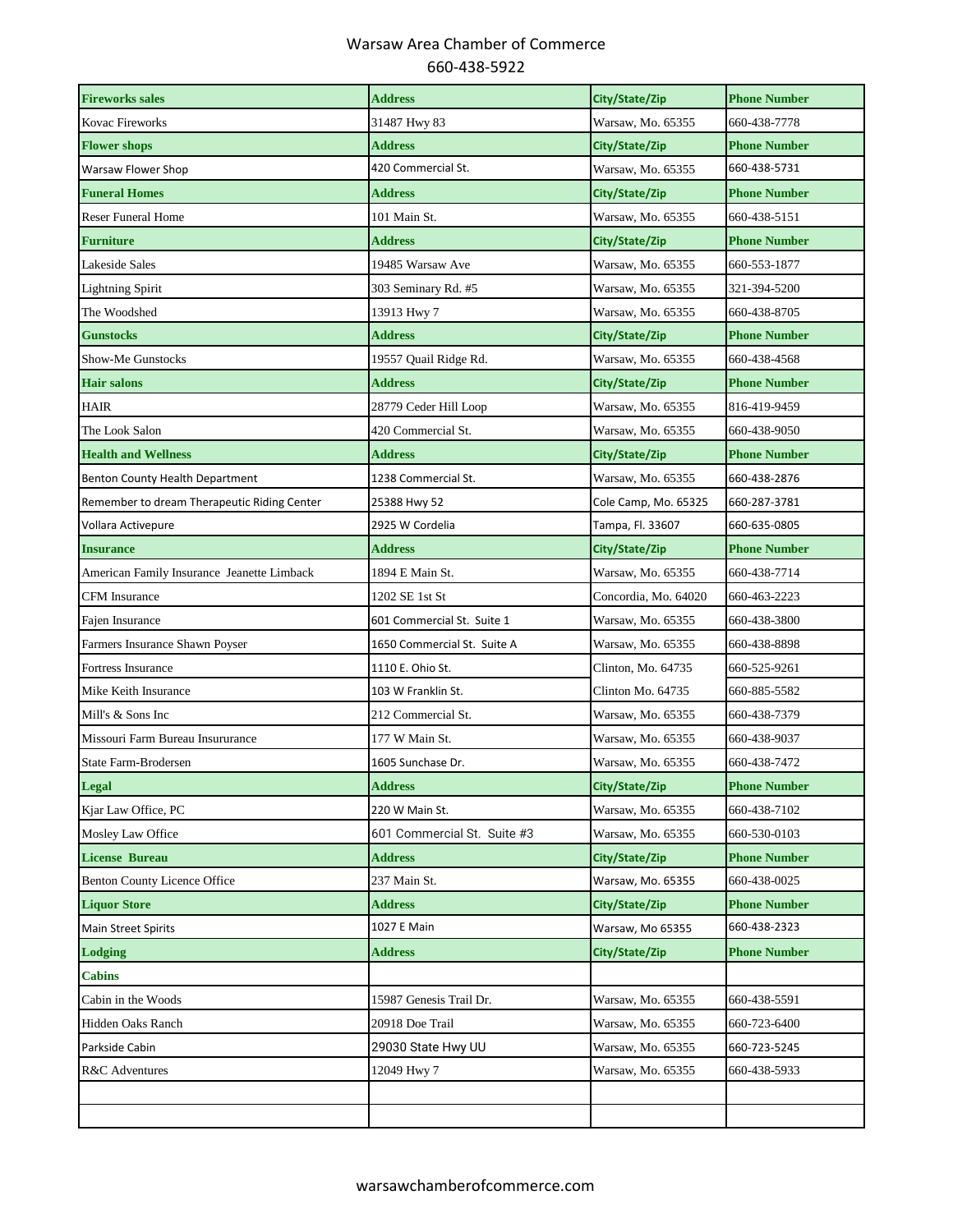| <b>Lodging</b>                         | <b>Address</b>             | City/State/Zip     | <b>Phone Number</b> |
|----------------------------------------|----------------------------|--------------------|---------------------|
| <b>Hotel / Motel</b>                   |                            |                    |                     |
| <b>Grand River Resort</b>              | 11919 Hwy 7                | Warsaw, Mo. 65355  | 660-438-2743        |
| <b>Hidden Lake Resort</b>              | 11958 Hidden Lake Dr.      | Warsaw, Mo. 65355  | 660-438-5106        |
| <b>Lodging</b>                         | <b>Address</b>             | City/State/Zip     | <b>Phone Number</b> |
| <b>Hotel / Motel</b>                   |                            |                    |                     |
| Lake Hills Motel                       | 31535 Hwy 83               | Warsaw, Mo. 65355  | 660-223-1313        |
| Lakes Inn                              | 1603 Commercial St.        | Warsaw, Mo. 65355  | 660-438-2882        |
| Osage Bluff Marina & Motel             | 17393 Osage Bluff Rd.      | Warsaw, Mo. 65355  | 660-438-2891        |
| Parkfield Inn                          | 151 N Dam Access Rd.       | Warsaw, Mo. 65355  | 660-438-2474        |
| Sundown Motor Lodge                    | 23339 Hwy 65               | Lincoln, Mo. 65338 | 660-547-3020        |
| Uncle Gabby's Motel                    | 10825 Hwy 7                | Clinton Mo. 64735  | 660-477-3331        |
| <b>RV/Camp Grounds</b>                 |                            |                    |                     |
| Angler's Retreat RV Park               | 32831 Hwy MM               | Warsaw, Mo. 65355  | 660-492-2670        |
| Benton Ridge Winery & Campground       | 25518 Fitzpatrick Ave.     | Warsaw, Mo. 65355  | 660-776-9463        |
| Bright Paradise by the Lake            | 32987 Hwy MM               | Warsaw, Mo. 65355  | 660-223-6409        |
| Deer Rest Campgorund                   | 807 Gasoline Alley         | Warsaw, Mo. 65355  | 660-438-6005        |
| EdgeWater RV Park                      | 20424 Raintree Rd.         | Warsaw, Mo. 65355  | 660-438-0203        |
| Harry S Truman State Park              | 28761 State Park Road West | Warsaw, Mo. 65355  | 660-438-7711        |
| Lakeview RV Park                       | 14231 Hwy 7                | Warsaw, Mo. 65355  | 660-438-6373        |
| Pecan Grove Campground                 | 30249 W Dam Access Rd.     | Warsaw, Mo. 65355  | 660-438-7688        |
| Sterett Creek Resort & Marina          | 18174 Marina Rd.           | Warsaw, Mo. 65355  | 660-438-2280        |
| <b>VRBO/Airbnb</b>                     |                            |                    |                     |
| Rhonda's Victorian on the Harbor       | VBRO #1675526              | Warsaw, Mo. 65355  | 660-287-8778        |
| <b>Marinas</b>                         | <b>Address</b>             | City/State/Zip     | <b>Phone Number</b> |
| Long Shoal Marina & Restaurant         | 12737 Steamboat Rd.        | Warsaw, Mo. 65355  | 660-438-2841        |
| Osage Bluff Marina & Motel             | 17393 Osage Bluff Rd.      | Warsaw, Mo. 65355  | 660-438-2939        |
| Sterett Creek Resort & Marina          | 18174 Marina Rd.           | Warsaw, Mo. 65355  | 660-438-2280        |
| Truman State Park Marina               | 14950 State Park Road E.   | Warsaw, Mo. 65355  | 660-438-2423        |
| <b>Media</b>                           | <b>Address</b>             | City/State/Zip     | <b>Phone Number</b> |
| <b>Benton County Enterprise</b>        | 107 Main St.               | Warsaw, Mo 65355   | 660-438-6312        |
| KPOW Power 97.7                        | 301 S Ohio Ave.            | Sedalia, MO. 65301 | 660-826-5005        |
| Radford Media Group (KDKD)             | 2201 N Antioch             | Clinton, Mo. 64735 | 660-885-6141        |
| Truman Lake Adventure Club             |                            | Warsaw, Mo 65355   | 660-723-2595        |
| <b>Medical</b>                         | <b>Address</b>             | City/State/Zip     | <b>Phone Number</b> |
| <b>Chiropractic</b>                    |                            |                    |                     |
| <b>Back in Action Chiropractic</b>     | 1650 Commercial St.        | Warsaw, Mo. 65355  | 660-223-0199        |
| Porter Chiropractic Clinic             | 122 W Washington St.       | Warsaw, Mo. 65355  | 660-438-5511        |
| <b>Clinics</b>                         |                            |                    |                     |
| <b>Bothwell Regional Health Center</b> | 1765 Commercial St.        | Warsaw, Mo. 65355  | 660-826-8833        |
| Golden Valley Clinic                   | 1771 Commercial St.        | Warsaw, Mo. 65355  | 660-438-5193        |
| <b>Dental</b>                          |                            |                    |                     |
| Truman Lake Dental                     | 1631 Commercial St.        | Warsaw, Mo. 65355  | 660-438-5739        |
| Katy Trail Community Health            | 17571 N Dam Access Rd.     | Warsaw, Mo. 65355  | 660-438-2717        |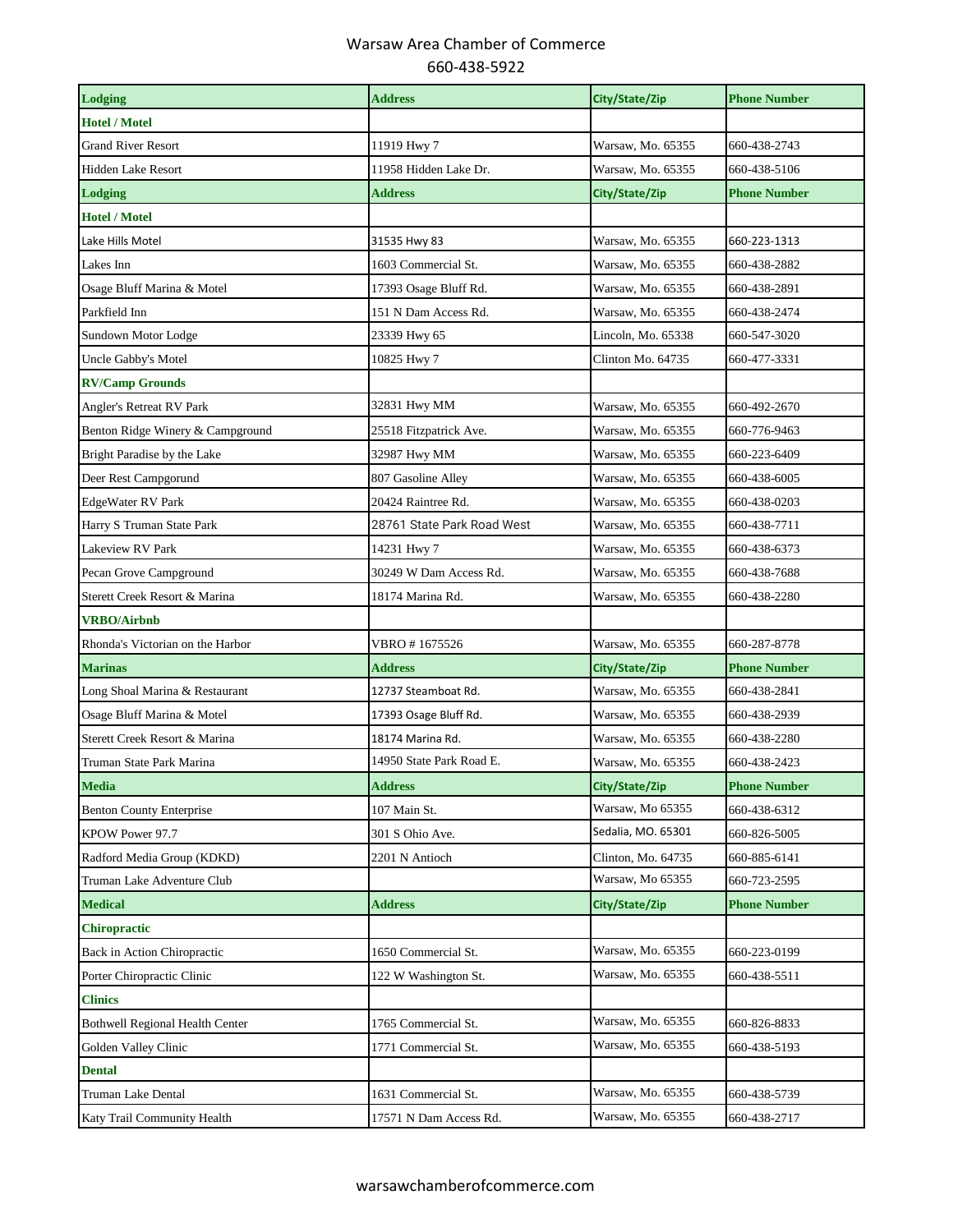| <b>Medical</b>                              | <b>Address</b>               | City/State/Zip       | <b>Phone Number</b> |
|---------------------------------------------|------------------------------|----------------------|---------------------|
| <b>Hospice</b>                              |                              |                      |                     |
| Heartland/Promedica Hospice                 | 150 S. Limit Ave Suite 400   | Sedalia, Mo. 65301   | 660-530-3040        |
| <b>Twin Lakes Hospice</b>                   | 725 E Ohio St.               | Warsaw, Mo. 65355    | 660-890-2014        |
|                                             |                              |                      |                     |
| <b>Pharmacy</b>                             |                              |                      |                     |
| Boring Rexall drug                          | 161 W Main St.               | Warsaw, Mo. 65355    | 660-438-5162        |
| <b>J&amp;D Pharmacy</b>                     | 1330 Commercial St.          | Warsaw, Mo. 65355    | 660-438-7331        |
| <b>Physical Therapy</b>                     |                              |                      |                     |
| Sunlakes Physical Therapy                   | 204 Seminary St.             | Warsaw, Mo. 65355    | 660-438-6993        |
| <b>Transport</b>                            |                              |                      |                     |
| Air Medcare NetWork                         | 511 State Fair Blvd          | Sedalia, MO. 65301   | 660-730-1925        |
| Warsaw-Lincoln Ambulance District           | 1206 Medic Dr.               | Warsaw, Mo. 65355    | 660-438-2993        |
| <b>Office Lease Equipment</b>               | <b>Address</b>               |                      | <b>Phone Number</b> |
| Da-Com                                      | 2602A N. Stadium             | Columbia,Mo. 65203   | 573-449-2663        |
| <b>Outdoor Recreation/Outfitters</b>        | <b>Address</b>               | City/State/Zip       | <b>Phone Number</b> |
| Lucas Oil Speedway                          | 18842 Speedway Dr.           | Wheatland, Mo. 65779 | 417-282-5984        |
| Truman Lake Adventure Club                  |                              | Warsaw, Mo. 65355    | 660-723-2595        |
| <b>Warsaw Adventures</b>                    | 413 E. Main St.              | Warsaw, Mo. 65355    | 660-438-2186        |
| <b>Party Rental /dr.ess Shop</b>            | <b>Address</b>               | City/State/Zip       | <b>Phone Number</b> |
| Main Event Wedding Boutique                 | 117 E Main St.               | Warsaw, Mo. 65355    | 660-428-2480        |
| <b>Pest Control</b>                         | <b>Address</b>               | City/State/Zip       | <b>Phone Number</b> |
| <b>Steve's Pest Control</b>                 | 190 N Greenway Dr.           | Holts Summit, Mo.    | 573-896-4868        |
| Photography                                 | <b>Address</b>               | City/State/Zip       | <b>Phone Number</b> |
| Land Sand And Sea Photography               | 226 W Main St.               | Warsaw, Mo. 65355    | 660-223-2219        |
| <b>Ouilt Shops</b>                          | <b>Address</b>               | City/State/Zip       | <b>Phone Number</b> |
| At the Lake Quilt Shop                      | 31958 Hwy 83                 | Warsaw, Mo. 65355    | 660-223-2175        |
| City's Edge                                 | 616 Main St.                 | Warsaw, Mo. 65355    | 660-438-3177        |
| <b>Realty &amp; Auction</b>                 | <b>Address</b>               | City/State/Zip       | <b>Phone Number</b> |
| <b>Advantage Real Estate</b>                | 1876 Commerical St.          | Warsaw, Mo. 65355    | 660-438-0070        |
| Anstine Realty & Auction, LLC               | 1649 Commerical St. Suite #4 | Warsaw, Mo. 65355    | 660-438-7000        |
| Crawford Auction Service, LLS               | 23719 US Hwy 54              | Hermitage, Mo. 65668 | 417-399-1904        |
| Forbes Lake of the Ozarks Park              | 26506 Gardiner Rd.           | Edwards, Mo. 65326   | 660-438-4039        |
| Keller Williams Heritage                    | 14087 Hwy 65                 | Cole Camp, Mo 65325  | 660-473-4167        |
| Lincoln Realty                              | 546 N Hwy 65                 | Lincoln, Mo. 65338   | 660-547-3535        |
| Missouri Land Company LLC                   | 14981 Centerline Ave.        | Cole Camp, Mo 65325  | 660-668-4868        |
| Reece Nichols Golden Key Realty             | 18889 Cedar Gate Dr.         | Warsaw, Mo. 65355    | 660-438-7228        |
| <b>Remax of Warsaw</b>                      | 805 Kennedy Dr.              | Warsaw, Mo. 65355    | 660-438-7100        |
| Drake Land Title Company                    | 167 W Main St.               | Warsaw, Mo. 65355    | 660-438-5188        |
| <b>Residential Facility Skilled Nursing</b> | <b>Address</b>               | City/State/Zip       | <b>Phone Number</b> |
| Lincoln Community Care Center               | 205 Timberline Dr.           | Lincoln, Mo 65338    | 660-547-3322        |
| Warsaw Health & Rehab                       | 1609 Sunchase Dr.            | Warsaw, Mo. 65355    | 660-438-2970        |
| <b>Residential Care Facility Assisted</b>   | <b>Address</b>               | City/State/Zip       | <b>Phone Number</b> |
| Heart Core LLC Lakeside Manor               | 802 Kennedy Dr.              | Warsaw, Mo. 65355    | 660-438-8850 x2     |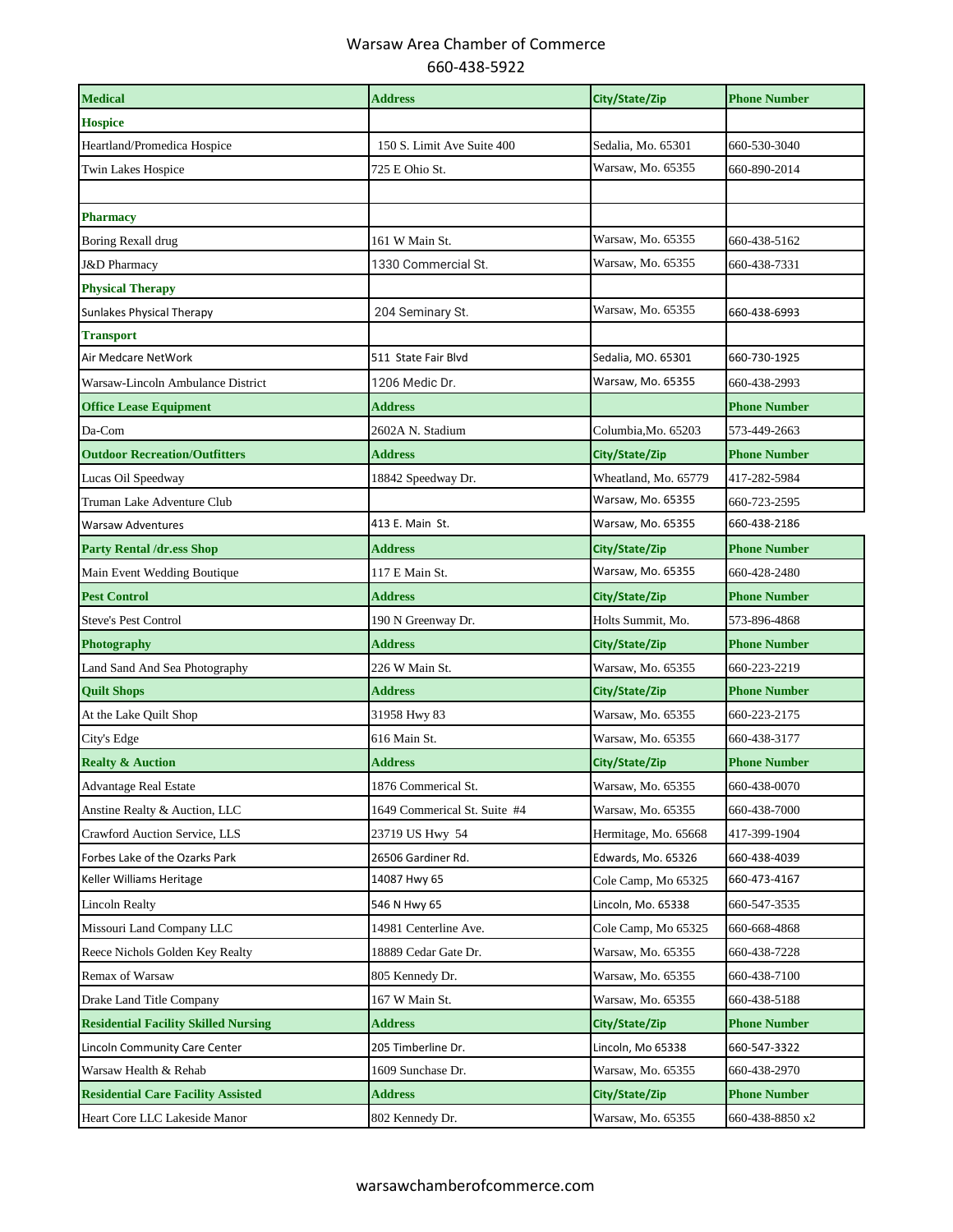| <b>Restaurants, Bars, Food</b>        | <b>Address</b>      | City/State/Zip    | <b>Phone Number</b> |
|---------------------------------------|---------------------|-------------------|---------------------|
| 303 Ice Cream & Eatery                | 230 Main St.        | Warsaw, Mo. 65355 | 660-359-1812        |
| Back In Time Headquarters             | 234 W Main St.      | Warsaw, Mo. 65355 | 573-619-5557        |
| Cosmic Café                           | 504 W Main St.      | Warsaw, Mo. 65355 | 660-438-6171        |
| Dam Restaurant                        | 801 Kennedy Dr.     | Warsaw, Mo. 65355 | 660-438-3060        |
| Drake Harbor Trading Co               | 221 Main St.        | Warsaw, Mo. 65355 | 816-213-6626        |
| El Camino Real                        | 120 W Polk          | Warsaw, Mo. 65355 | 660-438-9994        |
| G&W Grocery                           | 1000 E Main St.     | Warsaw, Mo. 65355 | 660-438-5179        |
| Lil Papa Joes                         | 18179 Marina Rd.    | Warsaw, Mo. 65355 | 660-223-9300        |
| Long Shoal Marina & Restaurant        | 12737 Steamboat Rd. | Warsaw, Mo. 65355 | 660-438-2841        |
| McDonald's                            | 1890 Commercial St. | Warsaw, Mo. 65355 | 660-827-0285        |
| Missing Link Bootleg BBQ              | 317 W Main St.      | Warsaw, Mo. 65355 | 660-438-3500        |
| My Secrect Garden                     | 420 Commerical St.  | Warsaw, Mo. 65355 | 660-438-5731        |
| Nee Nee's Italian Restaurant          | 324 W Main St.      | Warsaw, Mo. 65355 | 660-438-4421        |
| Nix Horseshoe Bar                     | 312 Benton St.      | Warsaw, Mo. 65355 | 660-723-9016        |
| <b>R&amp;R Custom Cooking</b>         | 10966 Hwy 7         | Clinton Mo. 64735 | 816-223-3762        |
| R-Bar                                 | 31390 Warsaw Ave.   | Warsaw, Mo. 65355 | 660-438-7227        |
| Red Wing Coffe                        | 936 E Main St.      | Warsaw, Mo. 65355 | 660-438-9424        |
| Sonic drive-In                        | 2003 Commercial St. | Warsaw, Mo. 65355 | 660-438-6200        |
| Subway                                | 1886 Commercial St. | Warsaw, Mo. 65355 | 660-438-4234        |
| The Landing                           | 305 W Main St.      | Warsaw, Mo. 65355 | 660-438-0004        |
| The Rusty Skillet                     | 248 W Main St.      | Warsaw, Mo. 65355 | 660-438-7660        |
| The Yellow Deli                       | 145 W Main St.      | Warsaw, Mo. 65355 | 660-438-2581        |
| Breshears Farm, LLC                   |                     | Warsaw, Mo. 65355 | 660-619-7994        |
| Pasture to Patio                      |                     | Warsaw, Mo. 65355 | 816-288-2050        |
| <b>Food Truck</b>                     |                     |                   |                     |
| S&B Kelltecorn                        |                     | Warsaw, Mo. 65355 | 660-723-1441        |
| <b>Retail</b>                         | <b>Address</b>      | City/State/Zip    | <b>Phone Number</b> |
| <b>Bill's Repurpose</b>               | 233 Main St.        | Warsaw, Mo. 65355 | 816-807-1496        |
| Country Charm                         | 109 E. Main St.     | Warsaw, Mo. 65355 | 660-596-1023        |
| Creative Palette                      | 303 Seminary St.    | Warsaw, Mo. 65355 | 417-664-5703        |
| Drake Harbor Trading Co.              | 221 Main St.        | Warsaw, Mo. 65355 | 816-213-6626        |
| Hot 4 Dots                            |                     | Warsaw, Mo. 65355 | 660-287-3078        |
| Little Bit of Everything              | 818 E Main St.      | Warsaw, Mo. 65355 | 660-473-3245        |
| Orschelin's Farm & Home               | 1551 Commercial St. | Warsaw, Mo. 65355 | 660-438-3150        |
| <b>Saltbox Primitive Woolens</b>      | 30173 Shawnee Bend  | Warsaw, Mo. 65355 | 660-438-6002        |
| Statuary Gardens Home & Garden Center | 939 E Main St.      | Warsaw, Mo. 65355 | 660-359-1812        |
| <b>Statuary Gardens Boutique</b>      | 230 W Main St.      | Warsaw, Mo. 65355 | 660-359-1812        |
| The Pottery Shoppe                    | 119 E Main St.      | Warsaw, Mo. 65355 | 660-428-2354        |
| Third of June Boutiqe                 | 225 W. Main St.     | Warsaw, Mo. 65355 | 660-438-0208        |
| Thrift 4 Life                         | 1220 Commercial St. | Warsaw, Mo. 65355 | 660-438-9140        |
| Warsaw Antique Mall                   | 245 Main St.        | Warsaw, Mo. 65355 | 660-438-9754        |
| Walmart                               | 103 W Polk          | Warsaw, Mo. 65355 | 660-438-7394        |
|                                       |                     |                   |                     |